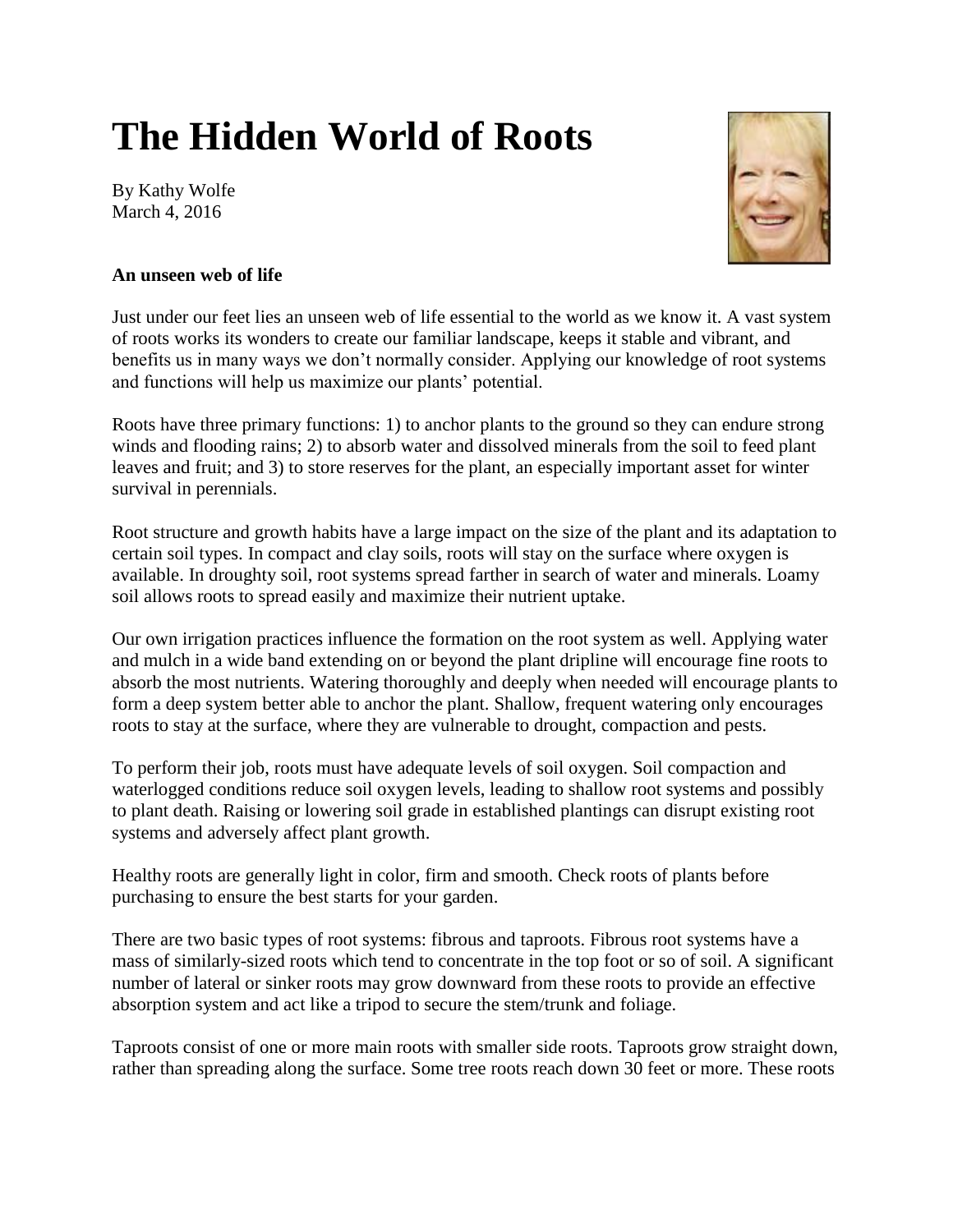can become woody, providing strong anchors for the plants and trees that have them. Taproots are also an important adaptation for searching for water.

Contrary to popular belief, most trees do not have taproots. When the water table is close to the surface or when soil is compacted, most trees develop fibrous roots. Hickory, conifer, oak, pine, pecan and walnut trees do have taproots, but most fruit and shade trees do not. Many desert plants have long taproots to mine water in very dry conditions.

Taproots also serve to store food reserves, making them even more self-sufficient and resilient. It is difficult to give a definite list of plants with taproots since many, like most trees, may start with a taproot then develop a fibrous root system. Tomato plants grown from seed tend to have a taproot while those grown from cuttings do not. Some common garden flowers with taproots include balloon flower, bugbane, butterfly weed, dill and sea holly. Transplanting and dividing plants with taproots can be challenging. Check with your local master gardener or other reliable sources for how best to proceed.



Root structure and growth habits have a large impact on the size of the plant and its adaptation to certain soil types. *Photo by Nancy Crowell / WSU Skagit County Master Gardeners.* 

There are other specialized root systems, including adventitious roots which arise in unexpected places like the brace roots of corn plants; aerial roots that grow from stem tissue above the ground( e.g. on English ivy, orchids and Christmas cactus); and strangling roots, among others.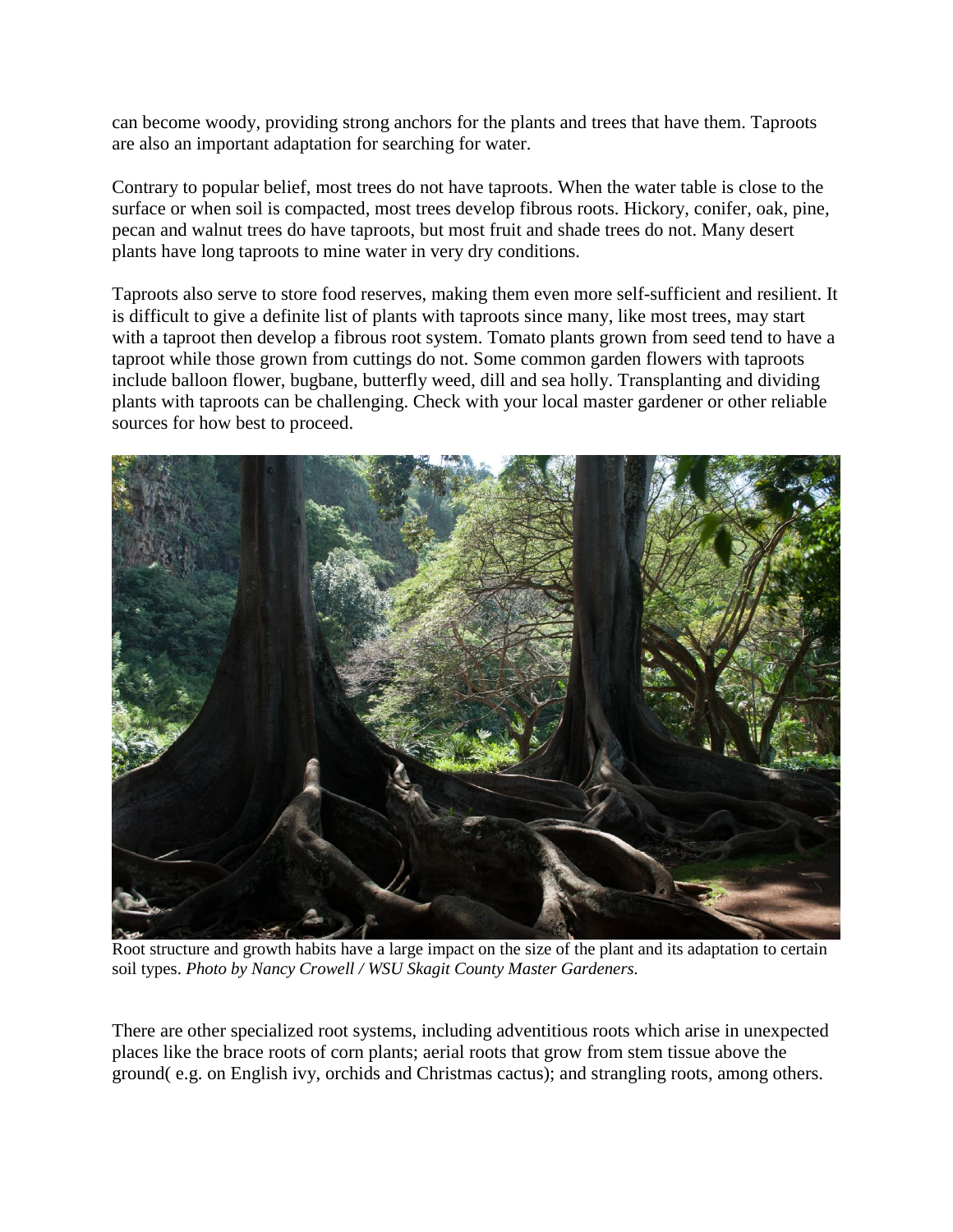Both fibrous and taproot systems have long root hairs which occur in great numbers just behind the tip of the growing roots. These root hairs vastly increase the surface area available for absorption of water and nutrients. They are extremely delicate and easily damaged. When transplanting, be careful not to disturb them so they can continue to function properly.

Root systems benefit the earth by holding soil in place during strong weather. As roots die, their waste breaks down into organic particles that fertilize the soil. Roots help absorb and cleanse water through transpiration, the process of water absorption through roots, transferred into the plant and released by evaporation through the leaf pores. Rain gardens are a fine example of utilizing this technique.

Roots improve soil structure by breaking up packed earth with their growth and creating space to store food and water. Farmers and gardeners can use cover crops of tap-rooted plants to take up nutrients while growing, distribute them throughout the plant, and return them back into the soil once the mature plants are tilled under.



This mass is actually the bottom of a fallen tree that shows the fibrous mass of its root system – now covered with moss and ferns as it is being recycled into the forest*. Photo by Kathy Wolfe / WSU Skagit County Master Gardeners.* 

Humans have discovered and developed many products from roots. Familiar root vegetables include carrots, beets, onions, parsnips, turnips, potatoes and jicama. Sugar beets are one source of the sugar we use in our food. Spices from roots include ginger, horseradish and turmeric. Roots from beets, carrot and madder can render fabric dyes, and roots have been used since